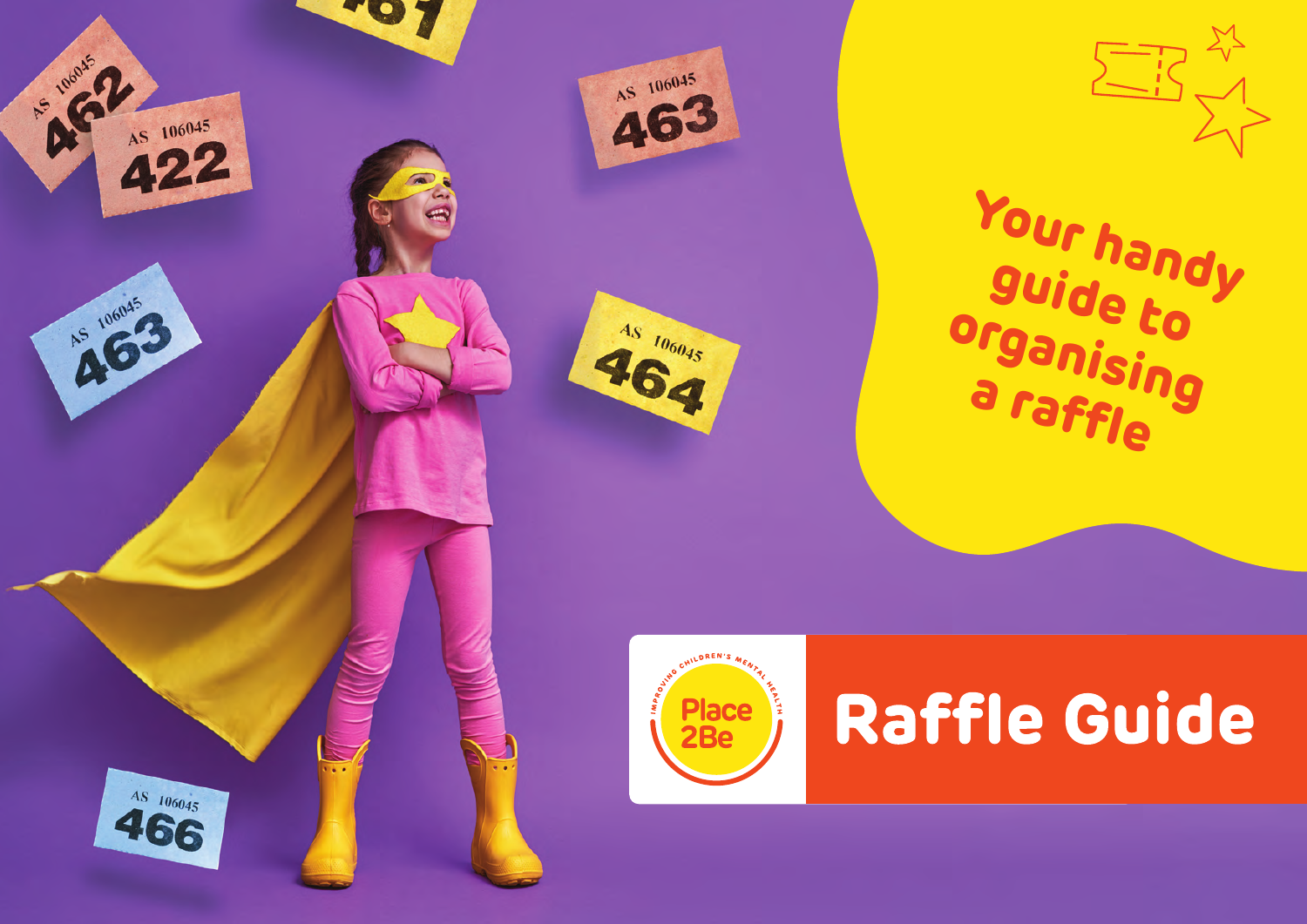## **Your handy guide to organising a raffle**

Holding a raffle is a great way to raise funds for Place2Be! This handy guide goes through all the steps to organising a successful raffle, including some important laws and restrictions that you'll need to keep in mind.



#### **1. Keep it legal**

As raffles are deemed a form of lottery and gambling by the Gambling Commission, it's important to be aware of the laws and restrictions that affect this kind of fundraising activity. We've included basic details below, but for more information you can contact your local authority and read through the Gambling Commission guidelines at *[www.gamblingcommission.gov.uk/public-and-players/guide/how-to](www.gamblingcommission.gov.uk/public-and-players/guide/how-to-run-a-lottery-or-fundraiser)run-a-lottery-or-fundraiser*.



The simplest and most common way to run a raffle is as part of an in-person event, such as a quiz night, charity dinner or fete. This is called an **incidental lottery** and is the type of raffle that Place2Be recommend supporters organise, as it's the most straight-forward!

#### **Requirements of an incidental lottery include:**

- tickets can only be sold at one location and while the event is taking place,
- you can't sell tickets online,
- deductions for prizes must not exceed £500 (although it is best practice to secure donated prizes to ensure the maximum benefit to the charity)
- deductions for expenses (such as printing tickets or hiring equipment) must not exceed £100

If you plan to run your raffle over a longer period of time, to run your raffle online or sell tickets at more than one venue, the requirements will be different from the above and you may need to purchase a local lottery license or register with the appropriate local authority. If you are considering this, then please get in touch with the Place2Be Fundraising Team for further assistance.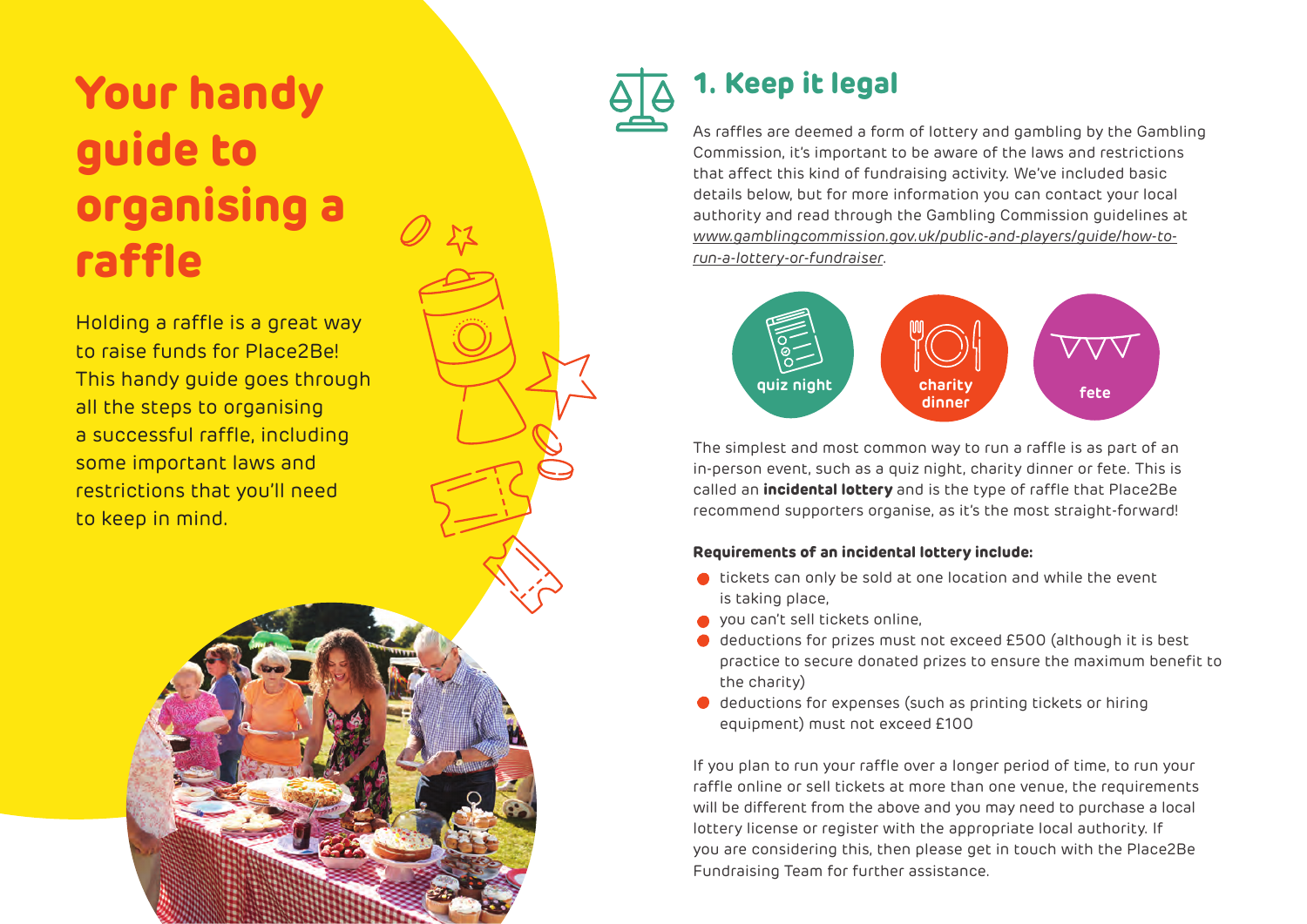

#### **2. Time and place**

Now it's time to decide when and where you'll host your raffle. The simplest way to legally organise a raffle is to run it as part of an existing in-person event. You could organise a raffle as part of your own fundraising event, such as a pub quiz or a bake sale, or ask a local community group or organisation if you can run your raffle as part of an event they're hosting.

| $\mathcal{L}(\mathcal{L})$ and $\mathcal{L}(\mathcal{L})$ and $\mathcal{L}(\mathcal{L})$ and $\mathcal{L}(\mathcal{L})$ and $\mathcal{L}(\mathcal{L})$<br><b>Service Service</b><br>____ |  |
|------------------------------------------------------------------------------------------------------------------------------------------------------------------------------------------|--|
| and the state of the state of the state of                                                                                                                                               |  |
| ____                                                                                                                                                                                     |  |
| _____                                                                                                                                                                                    |  |
| and the contract of the contract of                                                                                                                                                      |  |
|                                                                                                                                                                                          |  |

#### **3. Let us know about your plans**

The Place2Be Fundraising Team are so excited to support your fundraising plans! You can get in touch with us by emailing [events@place2be.org.uk](mailto:events%40place2be.org.uk?subject=) or giving us a call on 020 7923 5000. We have tons of resources that we can send you, and can also provide a Letter of Authority to Fundraise, which many companies will ask to see before donating prizes.



#### **4. Organise your raffle prizes**

Sourcing prizes for your raffle could take a few weeks, so be sure to start the process early! Many local businesses are generally happy to donate prizes for charity raffles. This could be anything from a product, a voucher or tickets to an event (there are no limits on how much donated prizes can cost). You could get in touch via email or by popping into stores in person and asking to speak to the manager. If you have to purchase any prizes yourself, you can take up to a maximum of £500 from proceeds to pay for prizes (although best practice is to source donated prizes so you can donate as much as possible to Place2Be).



#### **5. Get your hands on some raffle tickets**

An essential part of any raffle…the tickets! You must provide physical tickets to those taking part. There are no set requirements for what must be printed on the tickets, as long as you can easily identify the winner. You can purchase raffle tickets online (simply search for 'raffle tickets'), in most stationery stores or you can create and print them yourself. Keep in mind that you can only take up to a maximum of £100 from your proceeds to cover expenses to run the lottery (e.g. printing tickets or hiring equipment).



#### **6. Sell, sell, sell!**

It's time to sell some raffle tickets at your chosen event! A few important things to keep in mind when selling raffle tickets…

- **C** You must provide physical tickets to those taking part. There are no set requirements for what must be printed on the tickets, as long as you can identify which ones are the winning tickets. For example, you can use cloakroom tickets.
- **There is no limit on how much you can charge for a ticket,** and you can apply discount tickets for multiple purchases, such as buy one get one free.
- **C** You can sell tickets for an incidental lottery to children.
- **Tickets can only be sold at the location of the event and** whilst the event is taking place.
- You can't sell tickets online (which includes social media) or in advance of the event.